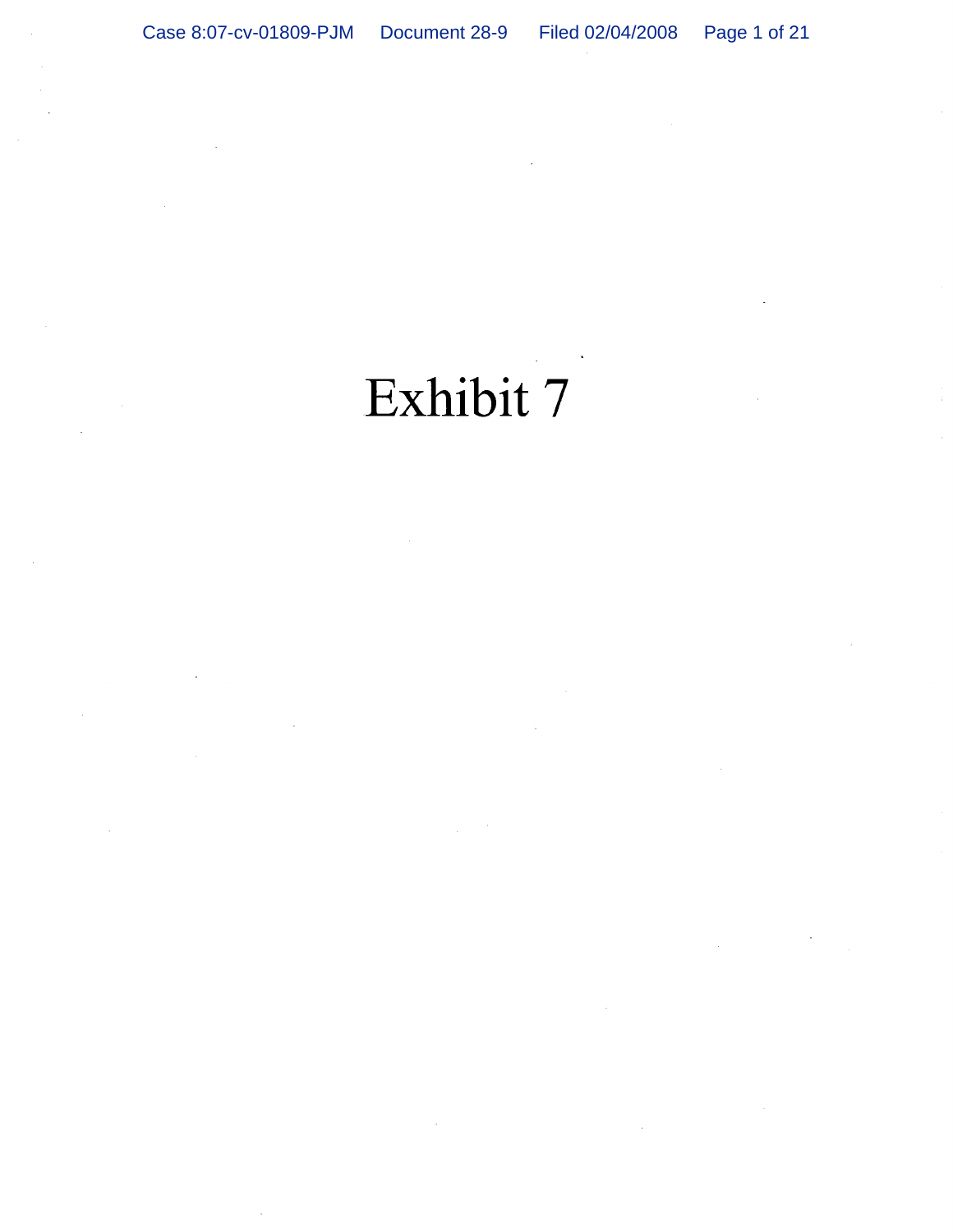## UNITED STATES DISTRICT COURT DISTRICT OF MARYLAND

TEOFILA OCHOA LIZARBE, in her individual capacity, and in her capacity as PR, and

Civil Action No. 8:07-cv-01809

CIRILA PULIDO BALDEON, in her individual capacity, and in her capacity as **PR** 

Honorable Peter J. Messitte

Plaintiffs,

γ.

## JUAN MANUEL RIVERA RONDON,

Defendant.

## DECLARATION OF ROBERT M. BROCHIN

I, Robert M. Brochin, do state and declare as follows:

My name is Robert M. Brochin. I am a member in good standing of the 1. bar of the State of Florida and am counsel of record for Teofila Ochoa Lizarbe and Cirila Pulido Baldeon (collectively "Plaintiffs") in the civil action captioned Teofila Ochoa Lizarbe, in her individual capacity, and in her capacity as the personal representative of the estates of Silvestra Lizarbe Solis, Gerardo Ochoa Lizarbe, Victor Ochoa Lizarbe, Ernestina Ochoa Lizarbe, Celestino Ochoa Lizarbe, and Edwin Ochoa Lizarbe, and Cirila Pulido Baldeon, in her individual capacity, and in her capacity as the personal representative of the estates of Fortunata Baldeon Gutierrez and Edgar Pulido Baldeon v. Telmo Ricardo Hurtado Hurtado, ("Lizarbe, et. al. v. Hurtado") in the U.S. District Court for the Southern District of Florida, Case No. 07-21783-CIV-JORDAN. I have personal knowledge of the statements made in this Declaration.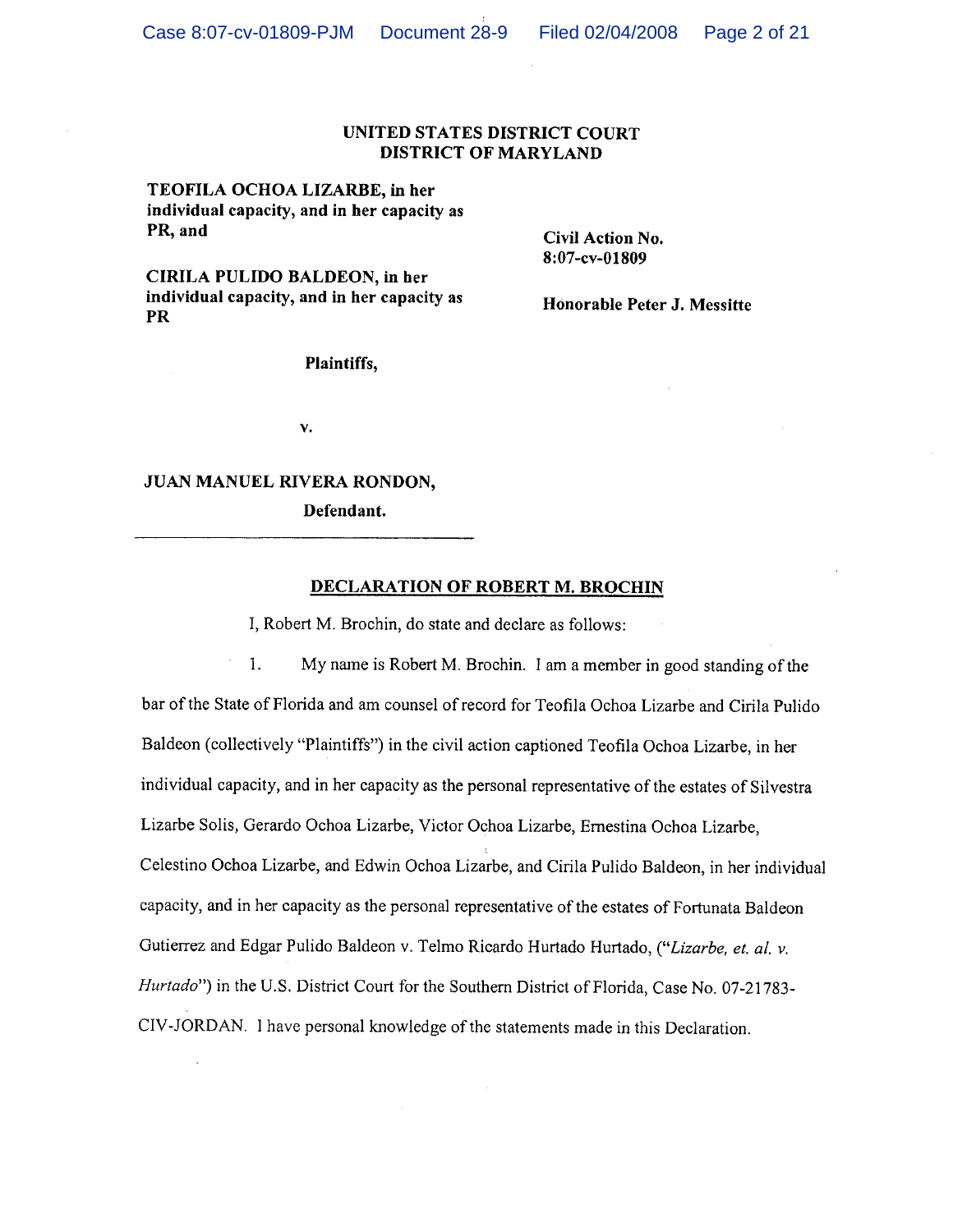$2.$ Fla. Stat. §733.202 permits any interested party to petition for administration of an estate. Fla. Stat. §733.301(1)(b) sets out the preference in the appointment of personal representatives in intestate estates. Fla. Stat. §733.304 permits non-residents who are related by lineal consanguinity to a decedent, or who are the brother or sister of a decedent to qualify as personal representatives. On behalf of Plaintiffs, I filed petitions with the Probate Division of the 11th Circuit Court of Dade County, Florida to appoint Plaintiffs as personal representative of the estates of their respective decedents.

 $3<sub>1</sub>$ On July 6, 2007, Teofila Ochoa Lizarbe petitioned the Circuit Court for the 11th Circuit of Dade County, Probate Division for administration and appointment as personal representative of the estate of her mother, Silvestra Lizarbe Solis, who died on or about August 14, 1985, Case No. 2007-2768-CP-02.

4. On July 6, 2007, Teofila Ochoa Lizarbe petitioned the Circuit Court for the 11th Circuit of Dade County, Probate Division for administration and appointment as personal representative of the estate of her brother, Gerardo Ochoa Lizarbe, who died on or about August 14, 1985, Case No. 2007-2769-CP-02.

5. On July 6, 2007, Teofila Ochoa Lizarbe petitioned the Circuit Court for the 11th Circuit of Dade County, Probate Division for administration and appointment as personal representative of the estate of her brother, Victor Ochoa Lizarbe, who died on or about August 14, 1985, Case No. 2007-2770-CP-02.

6. On July 6, 2007, Teofila Ochoa Lizarbe petitioned the Circuit Court for the 11th Circuit of Dade County, Probate Division for administration and appointment as personal representative of the estate of her sister, Ernestina Ochoa Lizarbe, who died on or about August 14, 1985, Case No. 2007-2771-CP-02.

 $\overline{2}$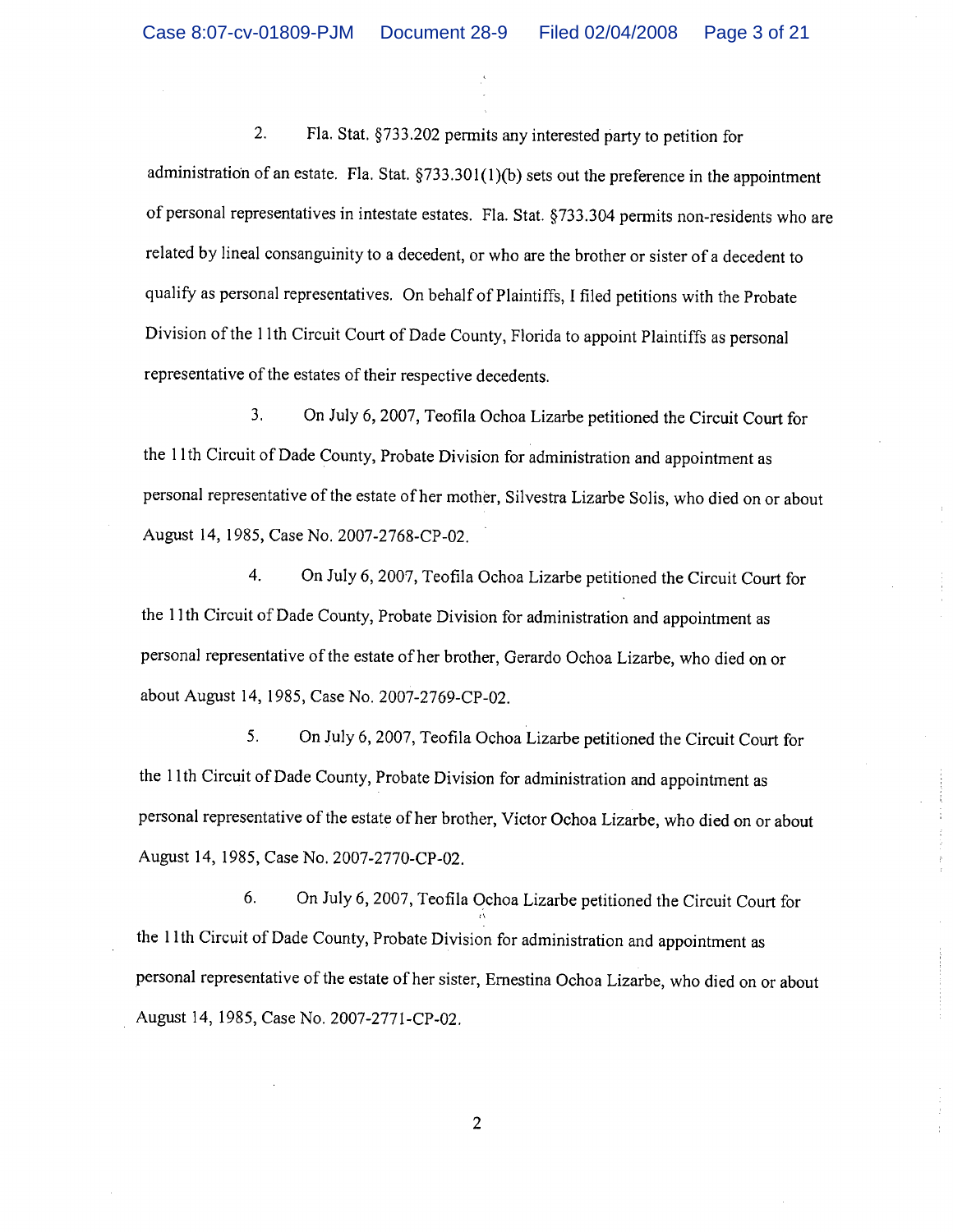$7.$ On July 6, 2007, Teofila Ochoa Lizarbe petitioned the Circuit Court for the 11th Circuit of Dade County, Probate Division for administration and appointment as personal representative of the estate of her brother, Celestino Ochoa Lizarbe, who died on or about August 14, 1985, 2007-2772-CP-02.

8. On July 6, 2007, Teofila Ochoa Lizarbe petitioned the Circuit Court for the 11th Circuit of Dade County, Probate Division for administration and appointment as personal representative of the estate of her brother, Edwin Ochoa Lizarbe, who died on or about August 14, 1985, 2007-2773-CP-02.

9. Teofila Ochoa Lizarbe's six (6) separate petitions for administration of the estates were based on: 1) her relationship to each Decedent, as one of the four surviving beneficiaries of the decedents, together with her sister, Sofia Esperanza Ochoa Lizarbe; her brother, Miguel Celso Ochoa Lizarbe; and her brother, Roman Francisco Ochoa Lizarbe; 2) her qualifications under Florida's laws to serve as the personal representative; and 3) the intestate death of each decedent.

10. On July 6, 2007, Cirila Pulido Baldeon, petitioned the Circuit Court for the 11th Circuit of Dade County, Probate Division for administration and appointment as personal representative of the estate of her father, Fortunata Baldeon Gutierrez, who died on or about August 14, 1985, 2007-2767-CP-02.

On July 6, 2007, Cirila Pulido Baldeon petitioned the Circuit Court for the  $11.$ 11th Circuit of Dade County, Probate Division for administration and appointment as personal representative of the estate of her brother, Edgar Pulido Baldeon, who died on or about August 14, 1985, 2007-2766-CP-02.

12. Cirila Pulido Baldeon's two (2) separate petitions for administration of the estates were based on: 1) her relationship to each Decedent, as one of the four surviving

3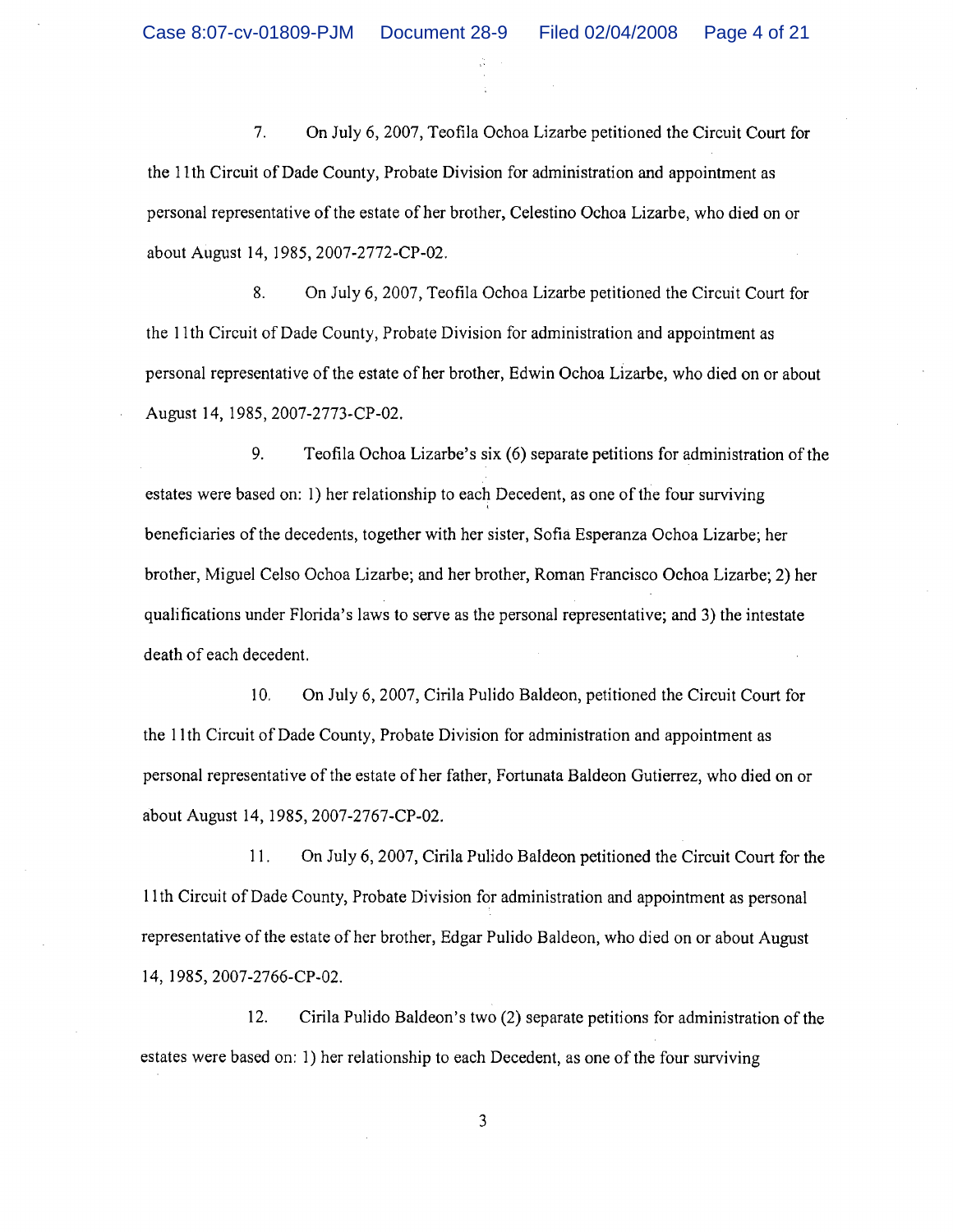beneficiaries of the decedents, together with her mother, Panfilo Pulido Chuchon; her brother, Alfredo Pulido Baldeon; and her sister, Elba Pulido Baldeon; 2) her qualifications under Florida's laws to serve as the personal representative; and 3) the intestate death of each decedent.

On July 11, Plaintiffs filed an action in the Southern District of Florida. 13. under the Alien Tort Claim Act and the Torture Victim Prevention Act, in their individual capacities, and on behalf of the above-referenced estates, against Defendant Telmo Ricardo Hurtado Hurtado for his actions as the commander of a Peruvian Army patrol, which was responsible for the massacre of innocent civilians, including the Plaintiffs' relatives. Case No. 07-21783-CIV-JORDAN.

On August 27, 2007, Plaintiffs moved for the entry of a default judgment 14. against Defendant Hurtado in the above-named civil action.

15. On August 28, 2007, the Clerk of the Court entered the default judgment in Plaintiffs favor in the above-named civil action.

 $16.$ On September 28, 2007, Plaintiffs filed a Motion for Default Judgment and a Trial on Damages.

17. On November 21, 2007, the Court entered an order granting a default judgment on liability.

18. On December 10, 2007, the Court scheduled a bench trial on damages for its February calendar.

On January 28, 2008, I appeared before Judge Korvick of the Circuit 19. Court for the 11th Circuit of Dade County, Probate Division regarding the appointment of Plaintiffs as personal representatives for the above-referenced estates. The Circuit Court for the 11th Judicial Circuit in and for Miami, Dade County, Florida, Probate Division signed seven letters of administration and appointed the Plaintiffs as personal representatives of the

 $\overline{4}$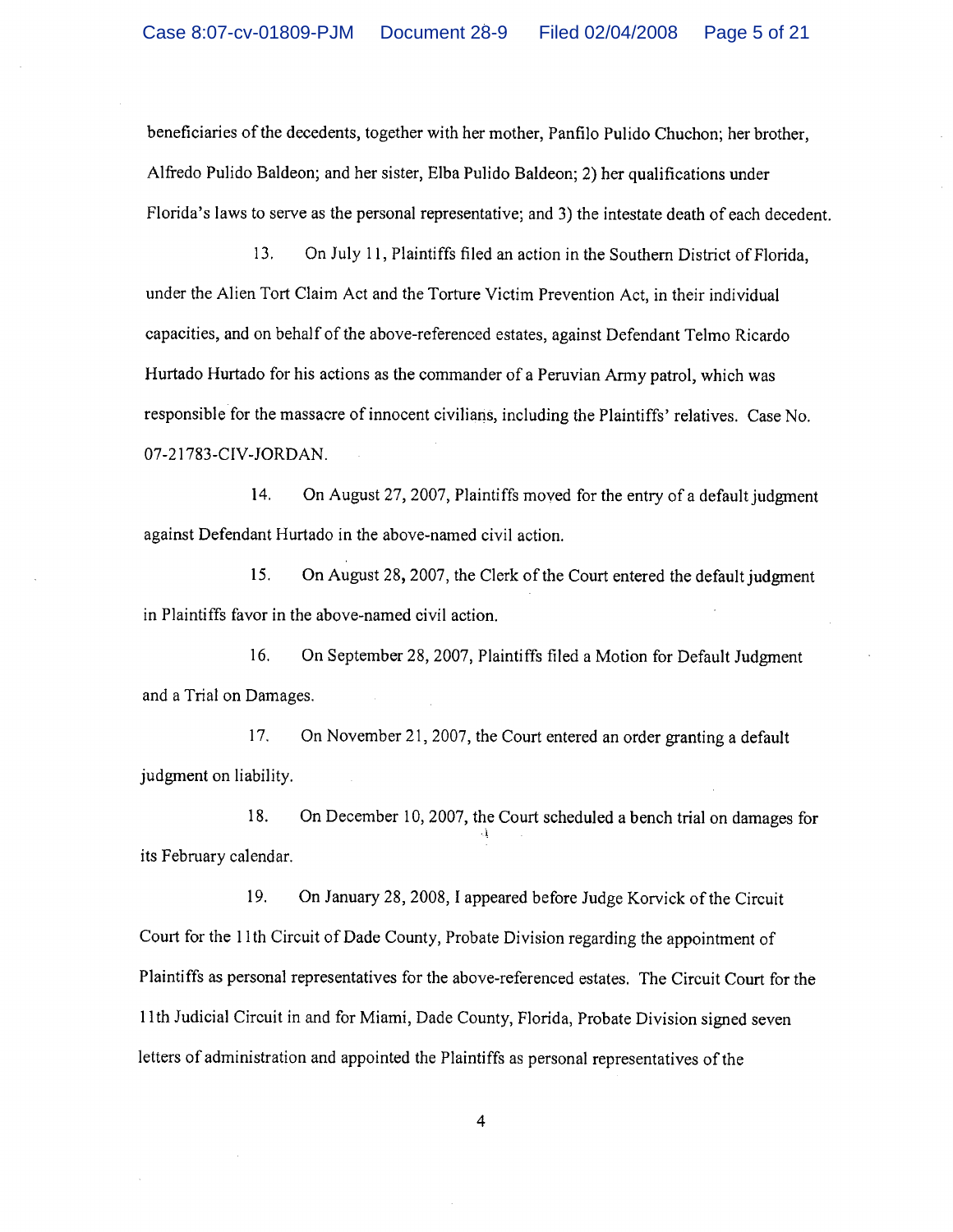nonresident Decedents' estates. The one Decedent for whom the Court did not appoint a personal representative or sign a letter of administration was Celestino Ochoa Lizarbe. The Probate Court is still awaiting complete documentation regarding Celestino Ochoa Lizarbe.

Attached to this declaration as Attachment A are true and correct copies of 20. the Court's Orders Appointing Personal Representative of Nonresident and Letters of Administration for the seven petitions noted above.

I declare under penalty of perjury that the foregoing is true and correct.

Roues M. Poroce

Date: February 1, 2008

Robert M. Brochin

ŷ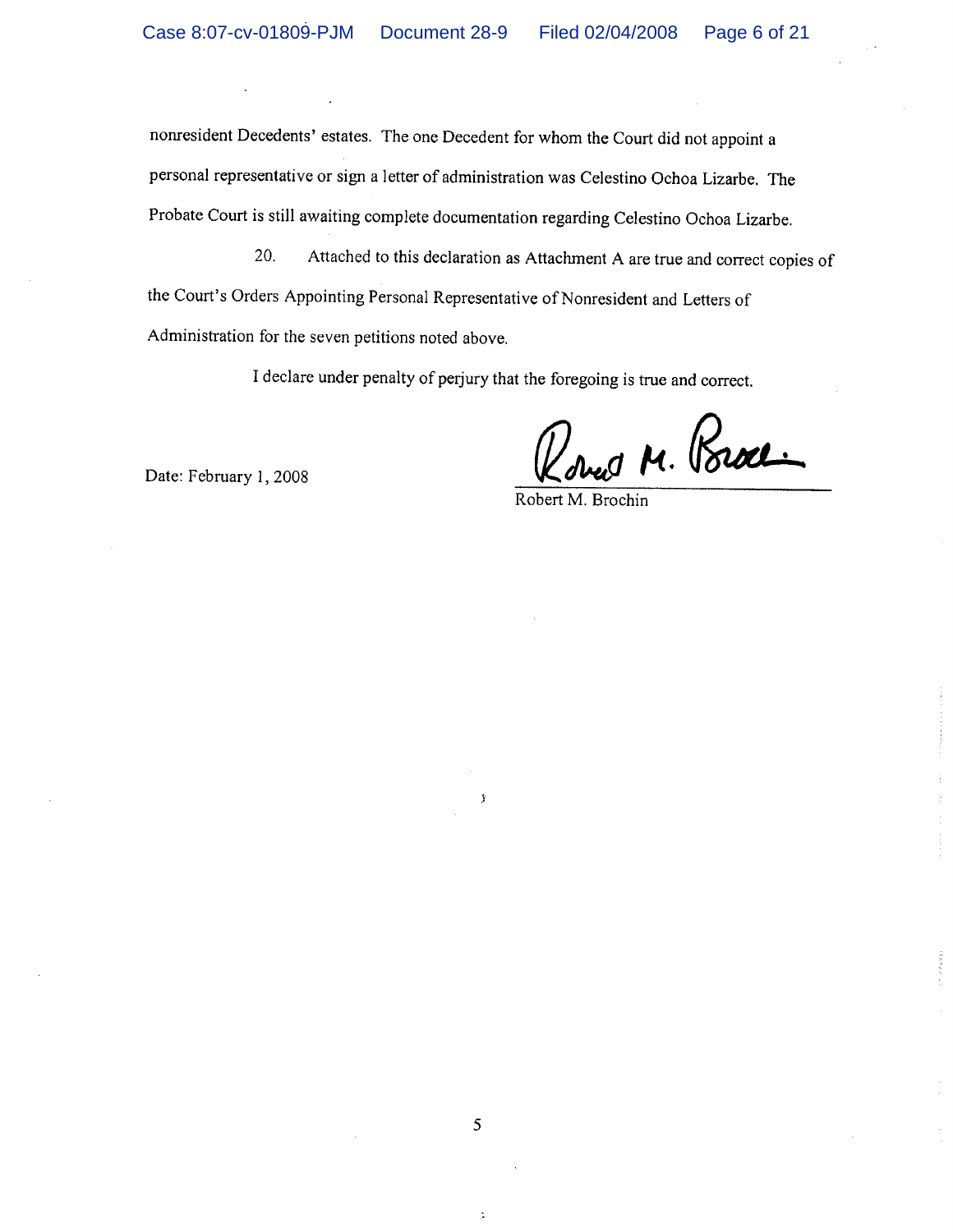# Attachment A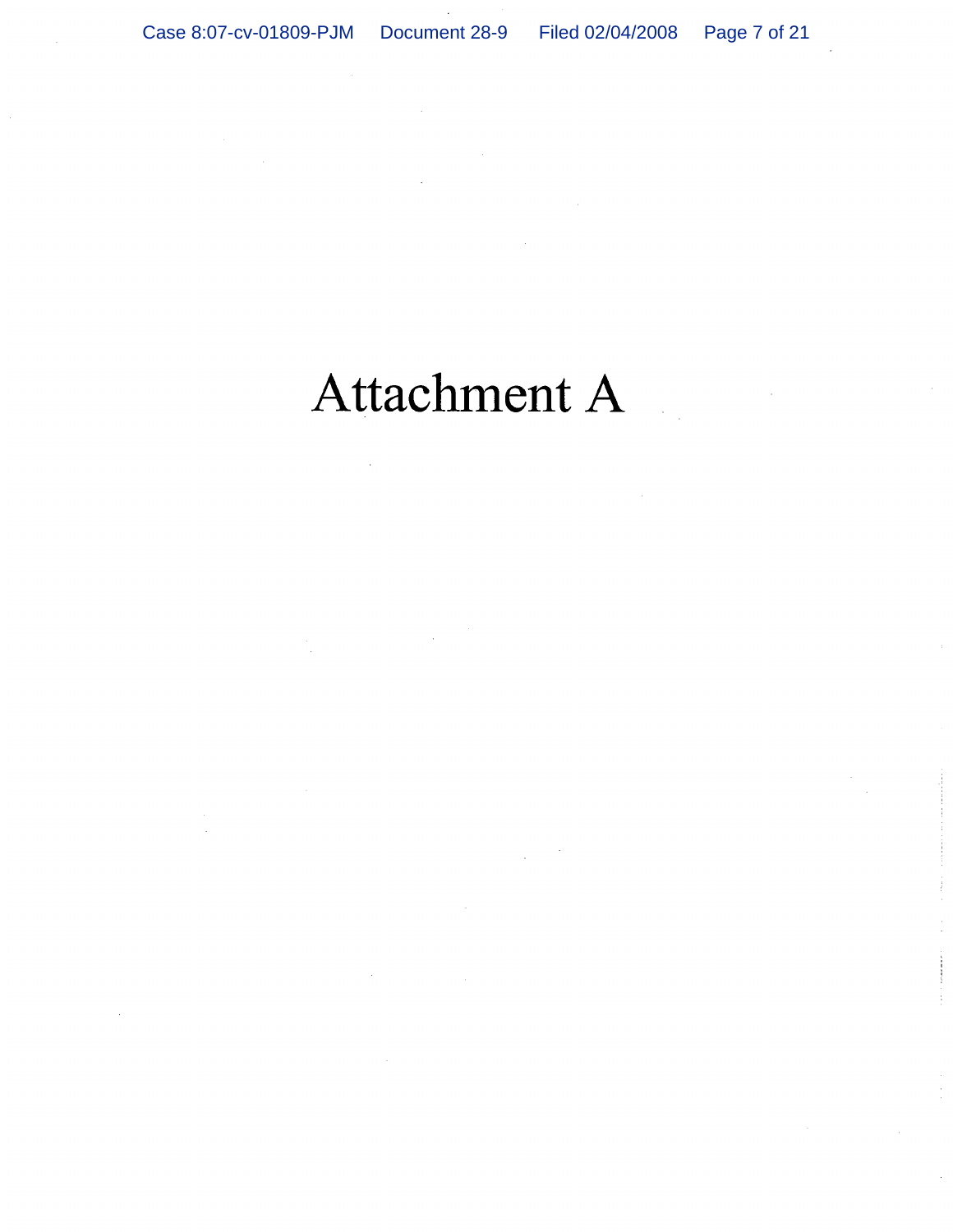## IN RE: ESTATE OF SILVESTRA LIZARBE SOLIS

File No. 07-0027768-CP- $9203$ 

Division  $D_3$ 

Deceased.

## ORDER APPOINTING PERSONAL REPRESENTATIVE OF NONRESIDENT (intestate)

On the petition of Teófila Ochoa Lizarbe for administration of the Florida estate of Silvestra Lizarbe Solis, deceased, and it appearing to the court from the petition that Teófila Ochoa Lizarbe is entitled and qualified to be personal representative of the Florida estate of the decedent, it is

ADJUDGED that Teófila Ochoa Lizarbe is appointed personal representative of

the Florida estate of the decedent, and that upon taking the prescribed oath, filing designation

and acceptance of resident agent, letters of administration shall be issued.

ORDERED on 2008.

María M. Korvick, Circuit Judge

THIS ESTATE MUST BE

CLOSED WITHIN 24 MONTHS.

THE PERSONAL REPRESENTATIVE SHALL PLACE ALL LIQUID ASSETS IN A DEPOSITORY DESIGNATED THE COURT PURSUANT TO THE F.S. 69.031 THIS IS A FROZEN ACCOUNT WHICH **IMEANS THAT NO FUNDS CAN BE** WITHDRAWN WITHOUT ORDER OF THE COURT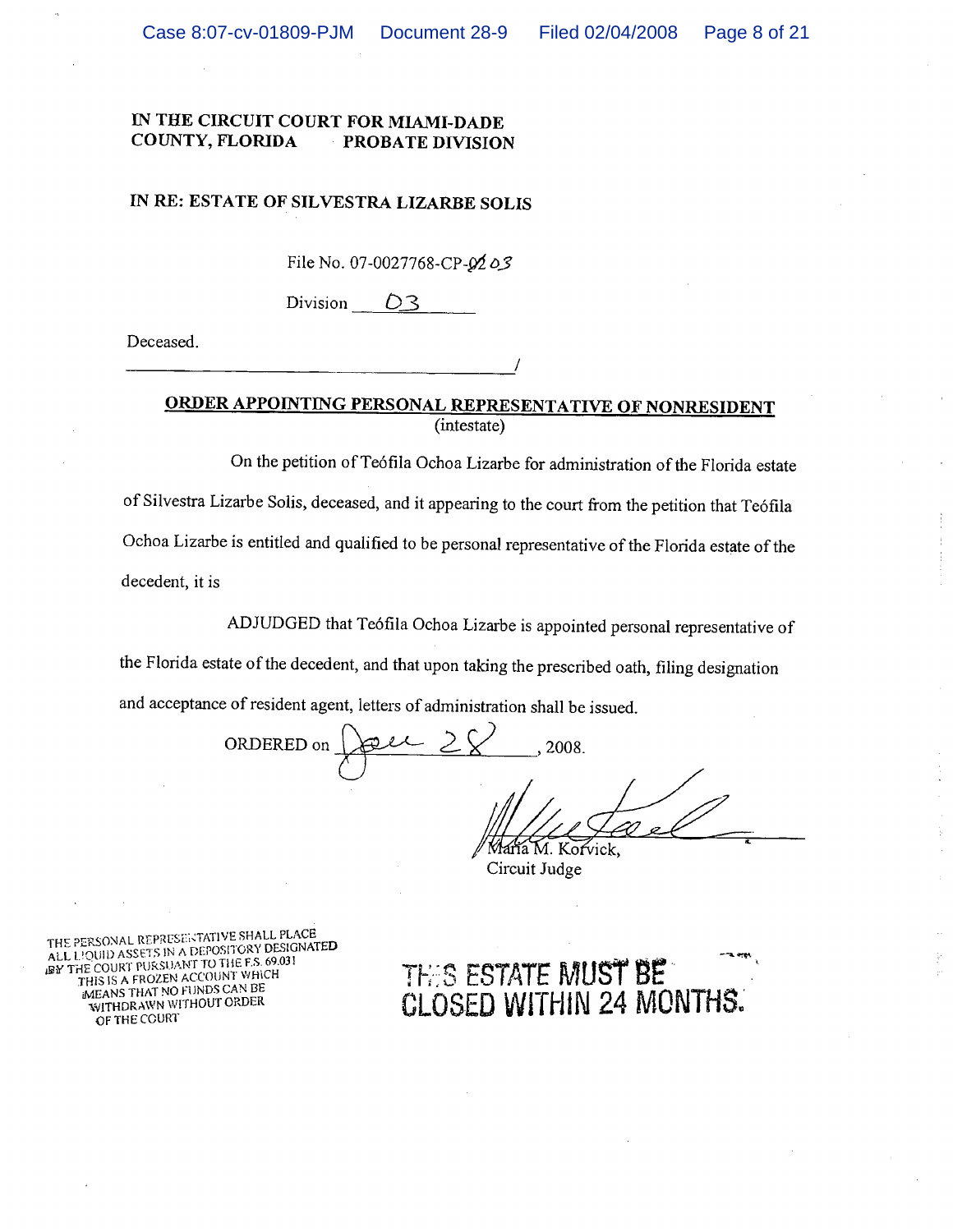#### IN RE: ESTATE OF SILVESTRA LIZARBE SOLIS

INVENTORY SHALL BE<br>FILED WITHIN 60 DAYS

THESE LETTERS DO NOT AUTHORIZE<br>THE SALE, ENCUMBRANCE OR<br>BORROWING OF MAY ASSETS WITHOUT<br>SPECIAL ORDER OF THE COURT

THESE LETTERS DO NOT AUTHORIZE<br>ENTRY INTO ANY SAFE DEPOSIT BOX<br>**WITHOUT FURTHER ORDER OF COURI** 

File No. 07-002768-CP-02

Division

Deceased.

#### 3ł OF RECORD ę٧ ES DEPOSITORINES  $\mathbb{C}^{\mathbb{C}^2}$ WITHIN 30 DAYS OF ISSUANCE LETTERS  $O_{\epsilon}$

## LETTERS OF ADMINISTRATION

TO WHOM IT MAY CONCERN

WHEREAS, Silvestra Lizarbe Solis, a resident of Accomarca, Peru, died on or

about August 14, 1985 in Accomarca, Peru, owning assets in the State of Florida; and

WHEREAS, Teófila Ochoa Lizarbe has been appointed personal representative of

the Florida estate of the decedent and has performed all acts prerequisite to issuance of Letters of

Administration in the estate.

NOW, THEREFORE, I, the undersigned circuit judge, declare Teófila Ochoa Lizarbe qualified under the laws of the State of Florida to act as personal representative of the estate of Silvestra Lizarbe Solis, deceased, with full power to administer the estate according to law; to ask, demand, sue for, recover and receive the property of the decedent; to pay the debts of the decedent as far as the assets of the estate will permit and the law directs; and to make

distribution of the estate according to law. 2008 ORDERED on

THE PERSONAL REPRESENTATIVE SHALL FLACE The personne reproducing conditions.<br>ALL LIQUID ASSEES IN A DEPOSITORY DESCRIPTION<br>BY THE COURT PURSUANT TO THE P.S. (02-3) THIS IS A PROZEN ZOOD INT VARUT MEANS THAT NO PINDS CASER ARE STATISTICS.<br>SA BEYANT **STAR** 

Mafia M. Korvick,

Circuit Judge IS ESTATE MI  $B E$ CLOSED WITHIN 24 MONTHS.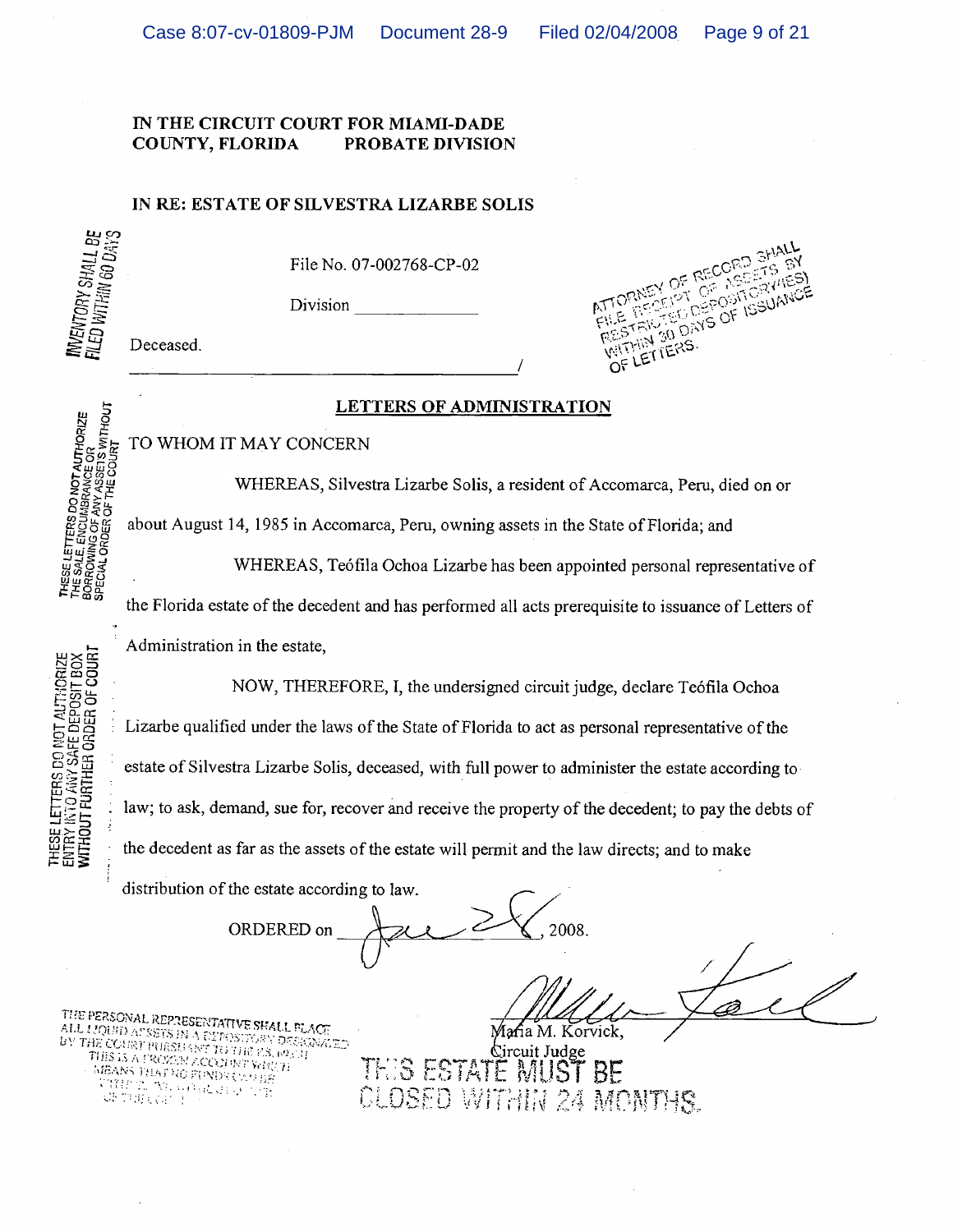#### IN RE: ESTATE OF GERARDO OCHOA LIZARBE

File No. 07-0027769-CP-02 03

Division 03

Deceased.

## ORDER APPOINTING PERSONAL REPRESENTATIVE OF NONRESIDENT (intestate)

On the petition of Teófila Ochoa Lizarbe for administration of the Florida estate of Gerardo Ochoa Lizarbe, deceased, and it appearing to the court from the petition that Teófila Ochoa Lizarbe is entitled and qualified to be personal representative of the Florida estate of the decedent, it is

ADJUDGED that Teófila Ochoa Lizarbe is appointed personal representative of

the Florida estate of the decedent, and that upon taking the prescribed oath, filing designation

and acceptance of resident agent, letters of administration shall be issued.

ORDERED on 2008.

Maria M. Korvick Circuit Judge



THE PERSONAL REPRESENTATIVE SHALL PLACE ALL I JOUID ASSETS IN A DEPOSITORY DESIGNATED BY THE COURT PURSUANT TO THE F.S. 69.031 THIS IS A FROZEN ACCOUNT WHICH MEANS THAT NO FUNDS CAN BE WITHDRAWN WITHOUT ORDER OF THE COURT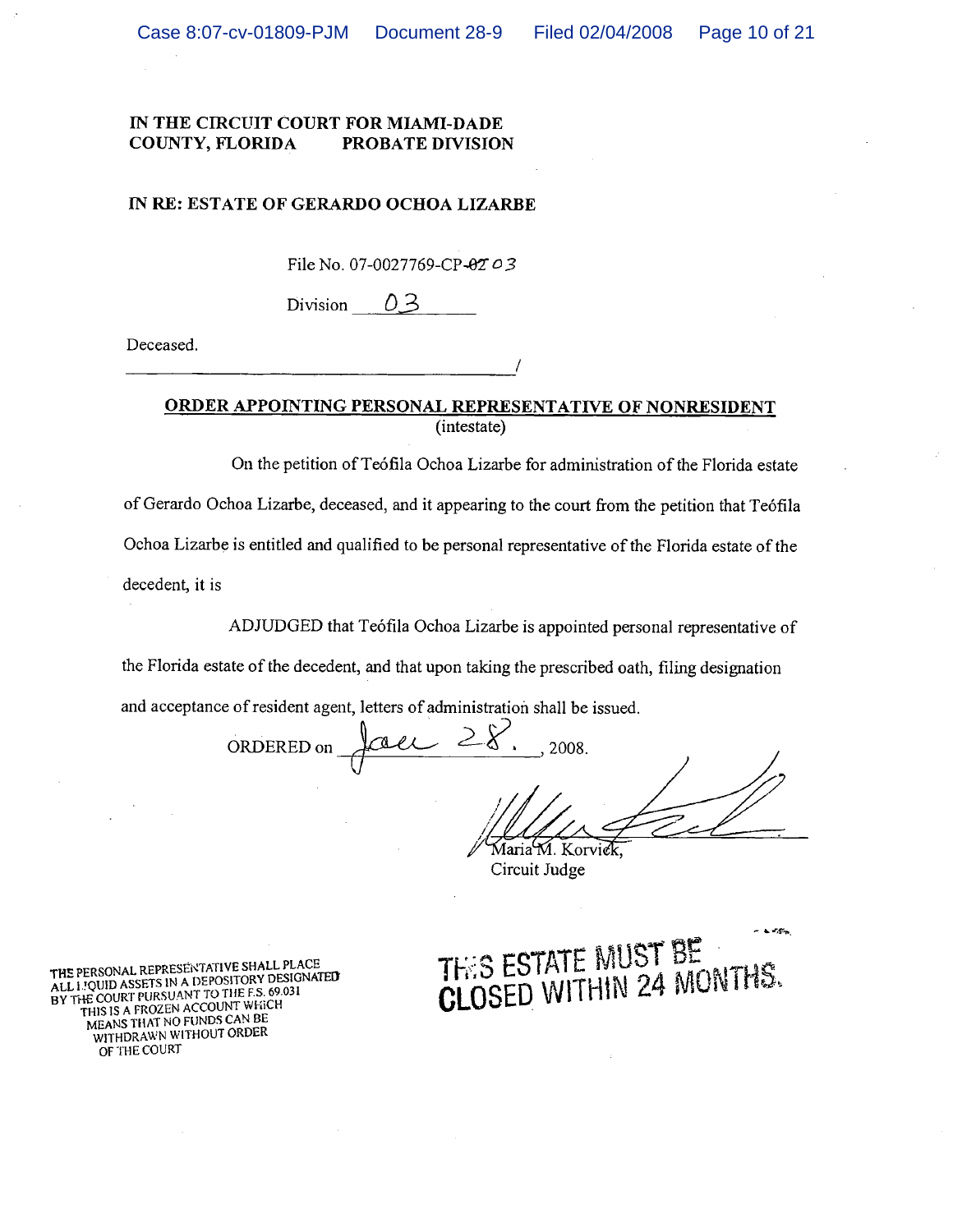#### IN THE CIRCUIT COURT FOR MIAMI-DADE PROBATE DIVISION COUNTY, FLORIDA

#### IN RE: ESTATE OF GERARDO OCHOA LIZARBE

File No. 07-002769-CP-02

Division

Deceased.

## LETTERS OF ADMINISTRATION

TO WHOM IT MAY CONCERN

WHEREAS, Gerardo Ochoa Lizarbe, a resident of Accomarca, Peru, died on or about August 14, 1985 in Accomarca, Peru, owning assets in the State of Florida; and

WHEREAS, Teófila Ochoa Lizarbe has been appointed personal representative of

Maria M. Korvick.

24 MONTHS.

the Florida estate of the decedent and has performed all acts prerequisite to issuance of Letters of Administration in the estate,

NOW, THEREFORE, I, the undersigned circuit judge, declare Teófila Ochoa Lizarbe qualified under the laws of the State of Florida to act as personal representative of the estate of Gerardo Ochoa Lizarbe, deceased, with full power to administer the estate according to law; to ask, demand, sue for, recover and receive the property of the decedent; to pay the debts of the decedent as far as the assets of the estate will permit and the law directs; and to make

distribution of the estate according to law.

2008 ORDERED on

THE PERSONAL REPRESENTATIVE SHALL PLACE ALL LIQUID ASSETS IN A DEPOSITORY DESIGNATED THE COURT PURSUANT TO THE F.S. 69.031 THIS IS A FROZEN ACCOUNT WHICH MEANS THAT NO FUNDS CAN BE WITHDRAWN WITHOUT ORDER OF THE COURT



INVENTORY SHALL BE<br>FILED WITHIN 60 DAYS

**I'S WITHOUT** 

PECIAL

DO NOT AUTHORIZE

 $\mathbf{1}$ 

THESE LETTERS DO NOT AUTHORIZE<br>ENTRY INTO ANY SARE DEPOSIT LOX<br>WITHOUT FURTHER ORDER OF COURT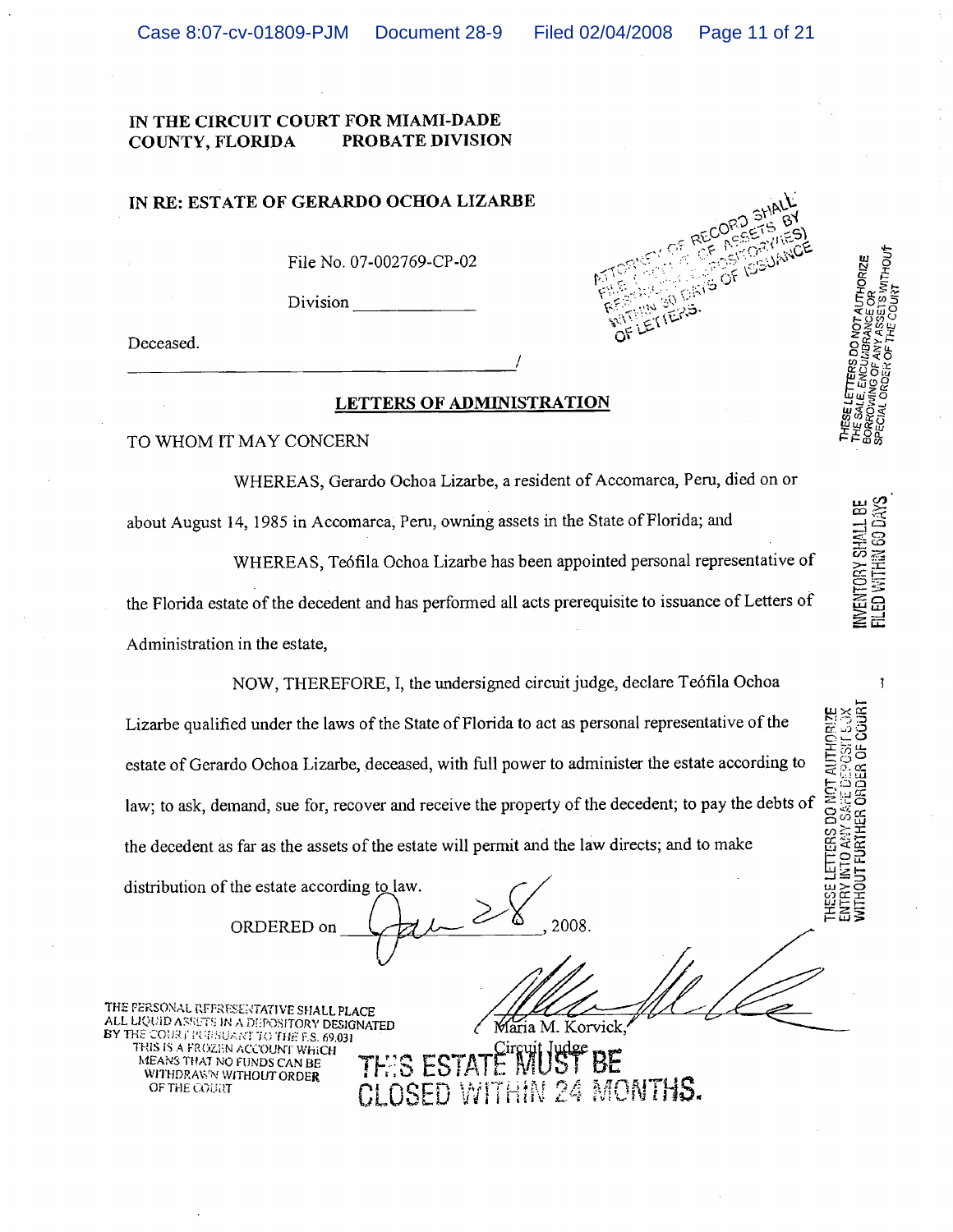#### IN RE: ESTATE OF VICTOR OCHOA LIZARBE

File No. 07-002770-CP-0203

Division O3

Deceased.

ORDER APPOINTING PERSONAL REPRESENTATIVE OF NONRESIDENT

(intestate)

On the petition of Teófila Ochoa Lizarbe for administration of the Florida estate of Victor Ochoa Lizarbe, deceased, and it appearing to the court from the petition that Teófila Ochoa Lizarbe is entitled and qualified to be personal representative of the Florida estate of the decedent, it is

ADJUDGED that Teófila Ochoa Lizarbe is appointed personal representative of

the Florida estate of the decedent, and that upon taking the prescribed oath, filing designation

and acceptance of resident agent, letters of administration shall be issued.

ORDERED on 2008. Maria M. Korvick,

THE PERSONAL REPRESENTATIVE SHALL PLACE ALL LIQUID ASSETS IN A DEPOSITORY DESIGNATION BY THE COURT PURSUANT IT THE ES. 69.031 THIS IS A FROZEN ACCOUNT WHICH MEANS THAT NO FUNDS CAN BE<br>WITHDRAWN WITHOUT GRDER OF THE COURT

Circuit Judge

THES ESTATE MUST BE<br>CLOSED WITHIN 24 MONTHS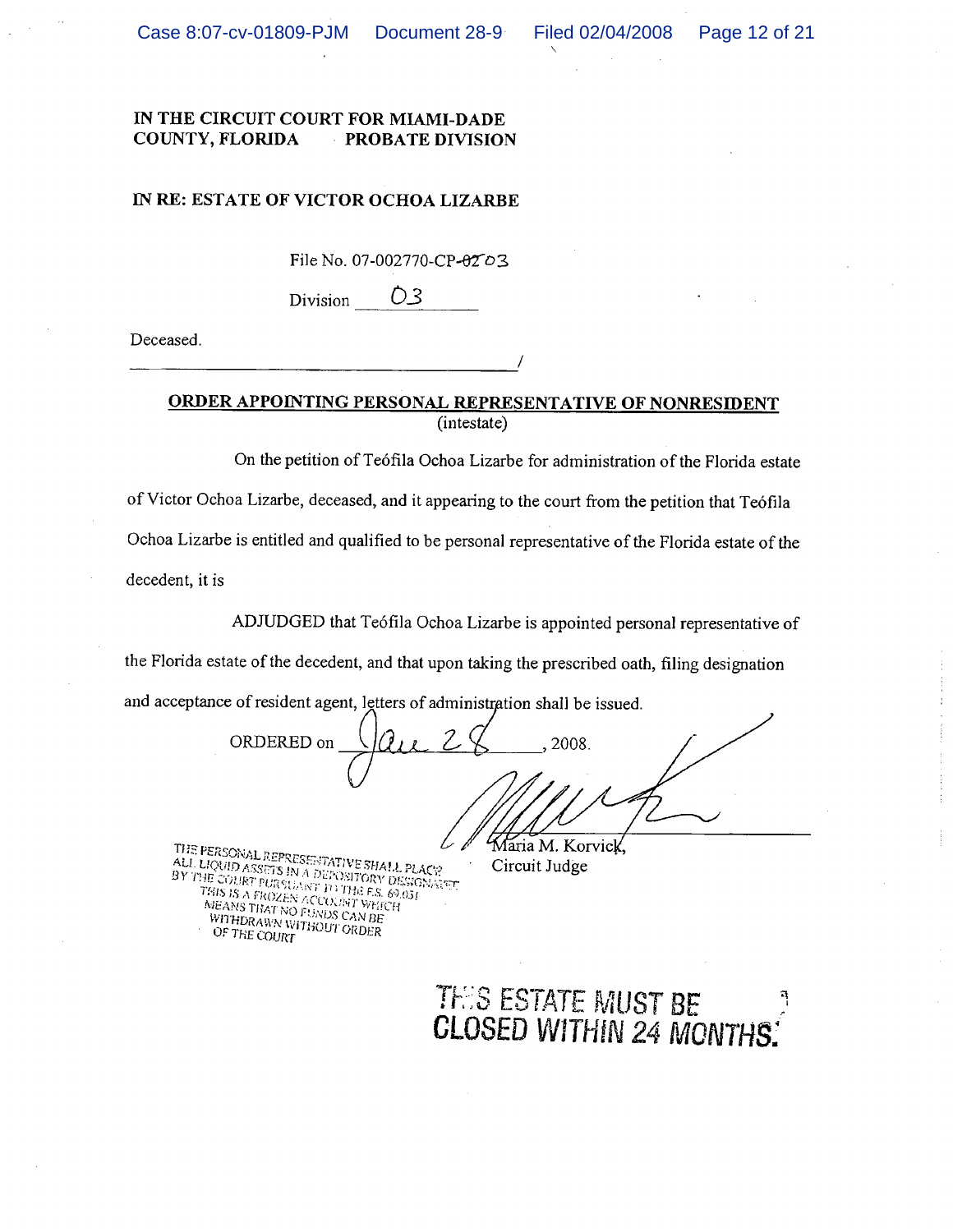#### IN RE: ESTATE OF VICTOR OCHOA LIZARBE

File No. 07-002770-CP-02

Division

Deceased.

#### ATTORNEY OF RECORD SH **Alle De Wacers** -3Y FILE RE **C.C.:LOSG LOCULANCE WITHIN SO DRIVE OF** STRK OF LETTERS.

INVENTORY SHALL BE<br>FILED WITHIN 60 DAYS

**MTHOUT** 

**INCE OR**<br>SSEIS W<br>E COURT

DO NOT AUTHORIZE

THE SAL<br>THE SAL

AUTI-

IS DO NOT SAFF Н£R

ORDER OF

**WITHOUT** 

#### LETTERS OF ADMINISTRATION

TO WHOM IT MAY CONCERN

WHEREAS, Victor Ochoa Lizarbe, a resident of Accomarca, Peru, died on or

about August 14, 1985 in Accomarca, Peru, owning assets in the State of Florida; and

WHEREAS, Teófila Ochoa Lizarbe has been appointed personal representative of

the Florida estate of the decedent and has performed all acts prerequisite to issuance of Letters of Administration in the estate,

NOW, THEREFORE, I, the undersigned circuit judge, declare Teófila Ochoa Lizarbe qualified under the laws of the State of Florida to act as personal representative of the estate of Victor Ochoa Lizarbe, deceased, with full power to administer the estate according to law; to ask, demand, sue for, recover and receive the property of the decedent; to pay the debts of the decedent as far as the assets of the estate will permit and the law directs; and to make

distribution of the estate according to law.

2008 ORDERED on **THIS ESTATE MUST BE** ria M. Korvick. **CLOSED WITHIN 24 MONTH** 

Judgewe SHALL PLACE THE PERSONAL FIELLY ALL LIQUID ASSETS IN A DEPOSITORY DESIGNATED COURT PURSUANT TO THE F.S. 69.031 THIS IS A FROZEN ACCOUNT WHICH MEANS THAT NO FUNDS CAN BE WITHDRAWN WITHOUT ORDER OF THE COURT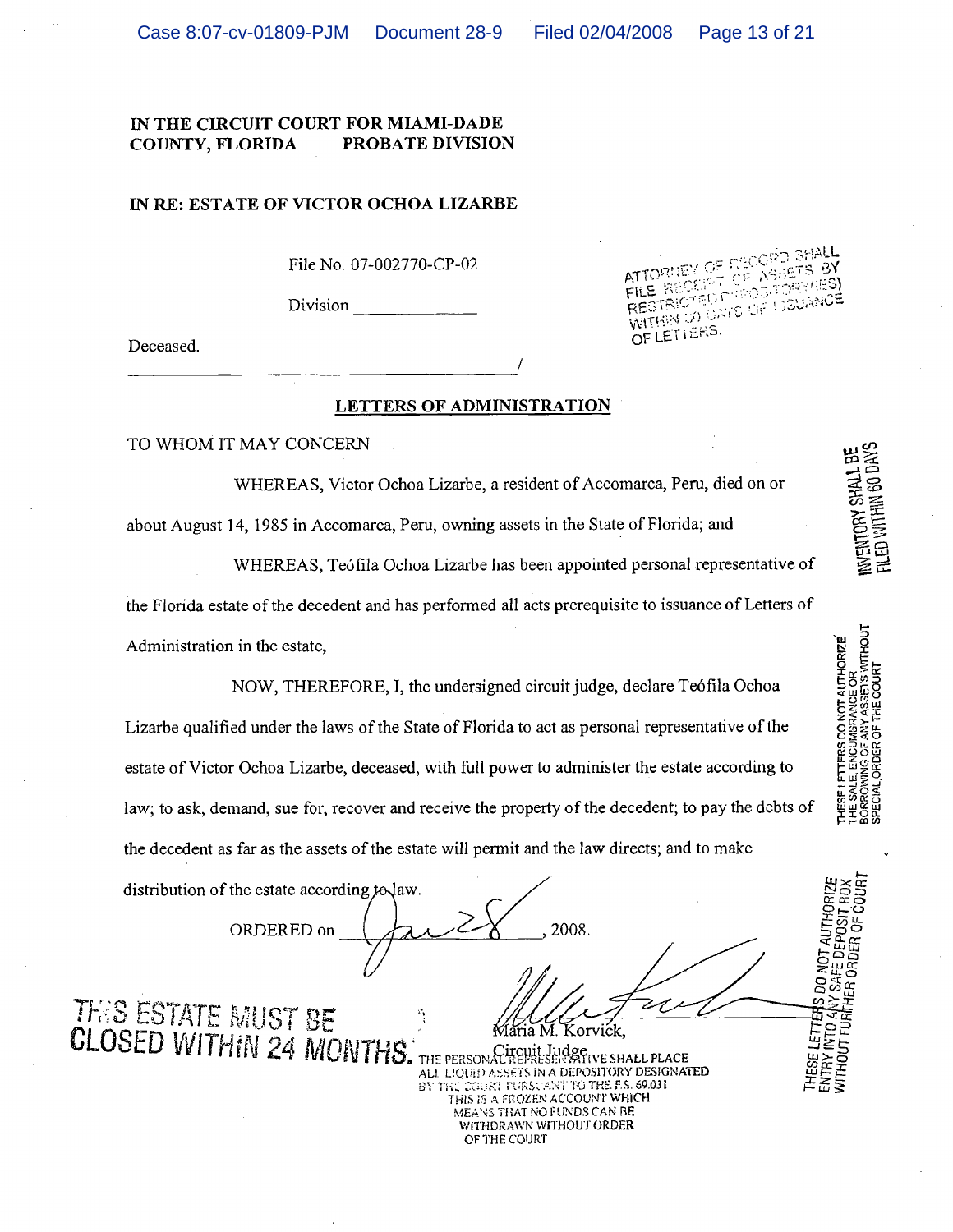#### IN RE: ESTATE OF ERNESTINA OCHOA LIZARBE

File No. 07-002771-CP- $\cancel{02}$ 03

Division  $D_3$ 

Deceased.

## ORDER APPOINTING PERSONAL REPRESENTATIVE OF NONRESIDENT (intestate)

On the petition of Teófila Ochoa Lizarbe for administration of the Florida estate of Ernestina Ochoa Lizarbe, deceased, and it appearing to the court from the petition that Teófila Ochoa Lizarbe is entitled and qualified to be personal representative of the Florida estate of the

decedent, it is

ADJUDGED that Teófila Ochoa Lizarbe is appointed personal representative of

the Florida estate of the decedent, and that upon taking the prescribed oath, filing designation

and acceptance of resident agent, letters of administration shall be issued.

2008. ORDERED on  $\mathbf{r}$ 

Maria M. Korvick, Circuit Judge

THE PERSONAL REPRESENTATIVE SHALL PLACE ALL LIQUID ASSETS IN A DEPOSITORY DESIGNATED BY THE COURT PURSUANT TO THE F.S. 69.031 THIS IS A FROZEN ACCOUNT WHICH MEANS THAT NO FUNDS CAN BE WITHDRAWN WITHOUT ORDER OF THE COURT

THIS ESTATE MUST BE<br>CLOSED WITHIN 24 MONTH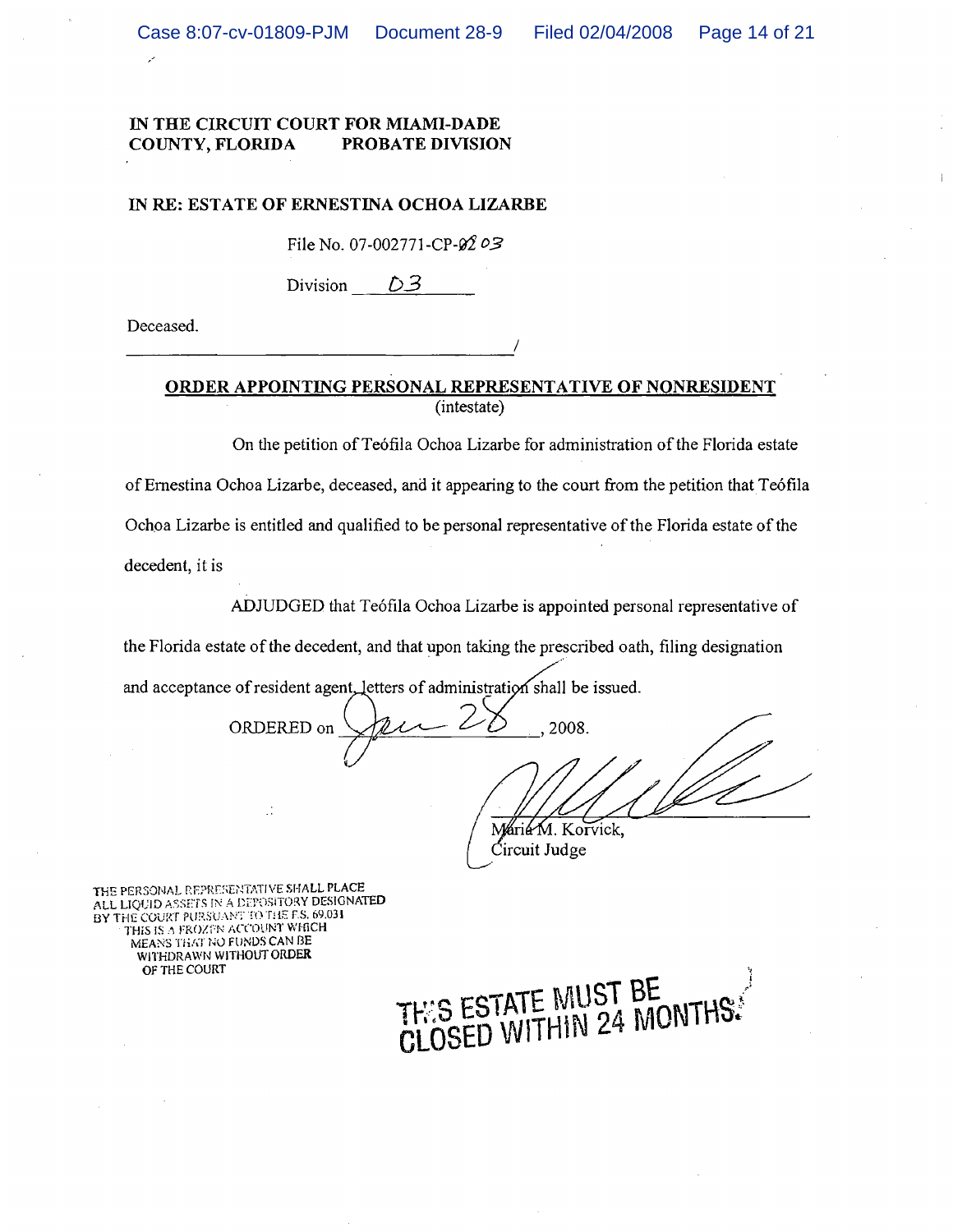### IN RE: ESTATE OF ERNESTINA OCHOA LIZARBE

File No. 07-002771-CP-02

Division

Deceased.

INVENTORY SHALL BE<br>FILED WITHIN 60 DAYS

**WITHOUT** 

OF RECORD SHALL FIFT OF ASSETS BY ATTORNE **SPORTORY/IES)** DAYS OF ISSUANCE  $C_{\rm C}$ FILE **WITHIN SO** OF LETTERS.

LETTERS OF ADMINISTRATION

TO WHOM IT MAY CONCERN

WHEREAS, Ernestina Ochoa Lizarbe, a resident of Accomarca, Peru, died on or

about August 14, 1985 in Accomarca, Peru, owning assets in the State of Florida; and

ETTERS DO NOT AUTHORIZE<br>E. ENCUMBRANCE OR<br>VING OF ANY ASSETS WITHOUT<br>ORDER OF THE COURT WHEREAS, Teófila Ochoa Lizarbe has been appointed personal representative of the Florida estate of the decedent and has performed all acts prerequisite to issuance of Letters of Administration in the estate.

NOW, THEREFORE, I, the undersigned circuit judge, declare Teófila Ochoa

THESE LETT<br>THE SALE E<br>BORROWING<br>BORROWING Lizarbe qualified under the laws of the State of Florida to act as personal representative of the

THIS IS A FROZEN ACCOUNT WHICH

MEANS THAT NO FUNDS CAN BE

WITHDRAWN WITHOUT ORDER

OF THE COURT

testate of Ernestina Ochoa Lizarbe, deceased, with full power to administer the estate according<br>
significant control and the state of the decedent; to pay the debts<br>
significant control and the decedent as far as the ass THE PERSONAL REPRESENTATIVE SHALL PLACE ALL LIQUID ASSETS IN A DEPOSITORY DESIGNATED THE COURT PURSUANT TO THE F.S. 69.031

María M. Korvick. Circuit Judge **THIS ESTATE MUST** CLOSED WITHIN 24 MONTHS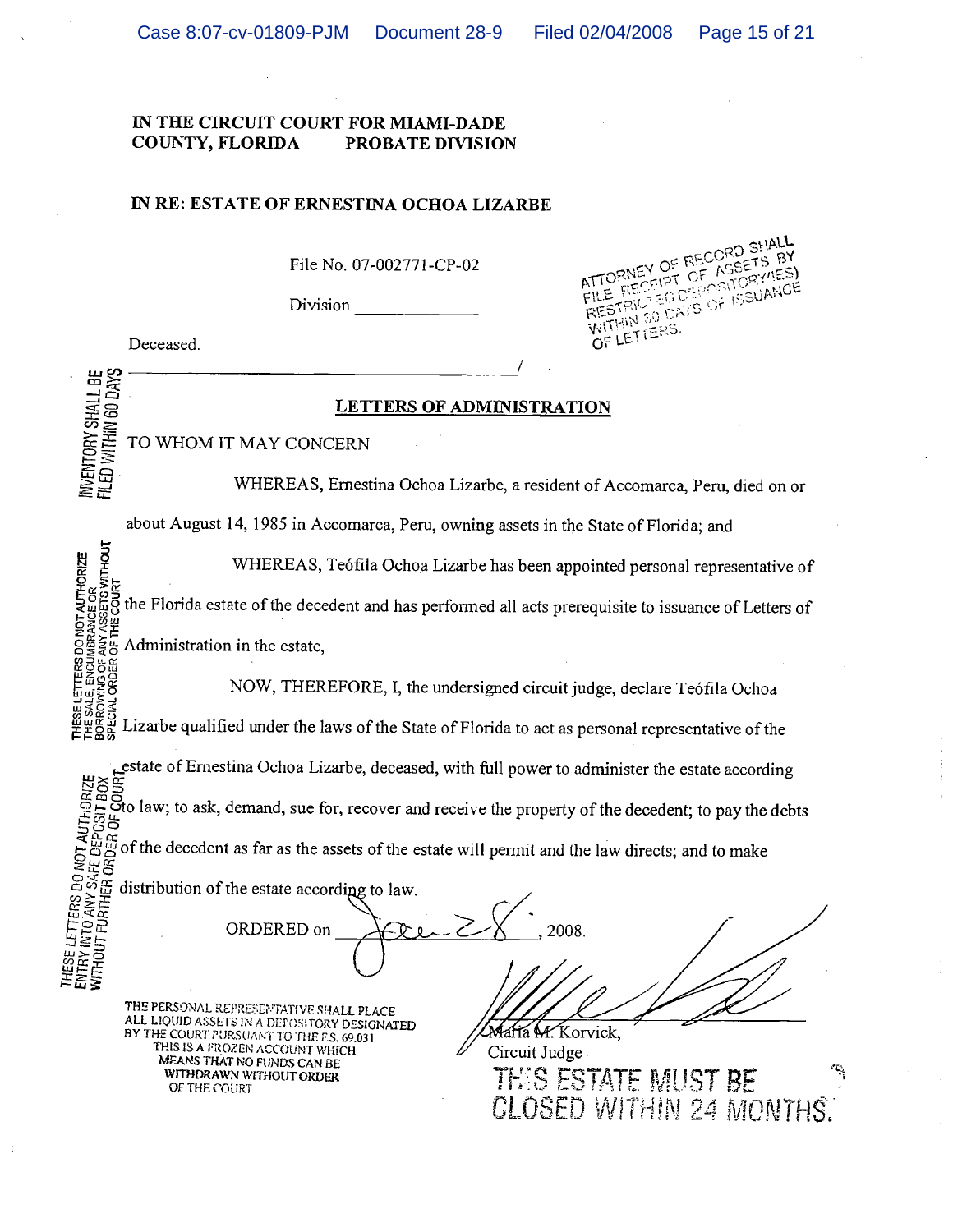#### IN RE: ESTATE OF EDWIN OCHOA LIZARBE

File No. 07-002773-CP-02 03

Division D<sub>3</sub>

Deceased.

## ORDER APPOINTING PERSONAL REPRESENTATIVE OF NONRESIDENT (intestate)

On the petition of Teófila Ochoa Lizarbe for administration of the Florida estate of Edwin Ochoa Lizarbe, deceased, and it appearing to the court from the petition that Teófila Ochoa Lizarbe is entitled and qualified to be personal representative of the Florida estate of the decedent, it is

ADJUDGED that Teófila Ochoa Lizarbe is appointed personal representative of

the Florida estate of the decedent, and that upon taking the prescribed oath, filing designation

and acceptance of resident agent, letters of administration shall be issued.

ORDERED on 2008.

THE PERSONAL REPAESENTATIVE SHALL PLACE ALL LIQUID ASSET: IN A DEPOSITORY DESIGNATED BY THE COURT PUNSUART TO THE F.S. 69.031 THIS IS A FROM A LOCATIVE WILLOW MEANS THAT NO FUNDS CAN BE WITHORAWN WITHOUT ORDER OF THE COURT

Mária M. Korvick, Circuit Judge

THIS ESTATE MUST BE<br>CLOSED WITHIN 24 MONTHS.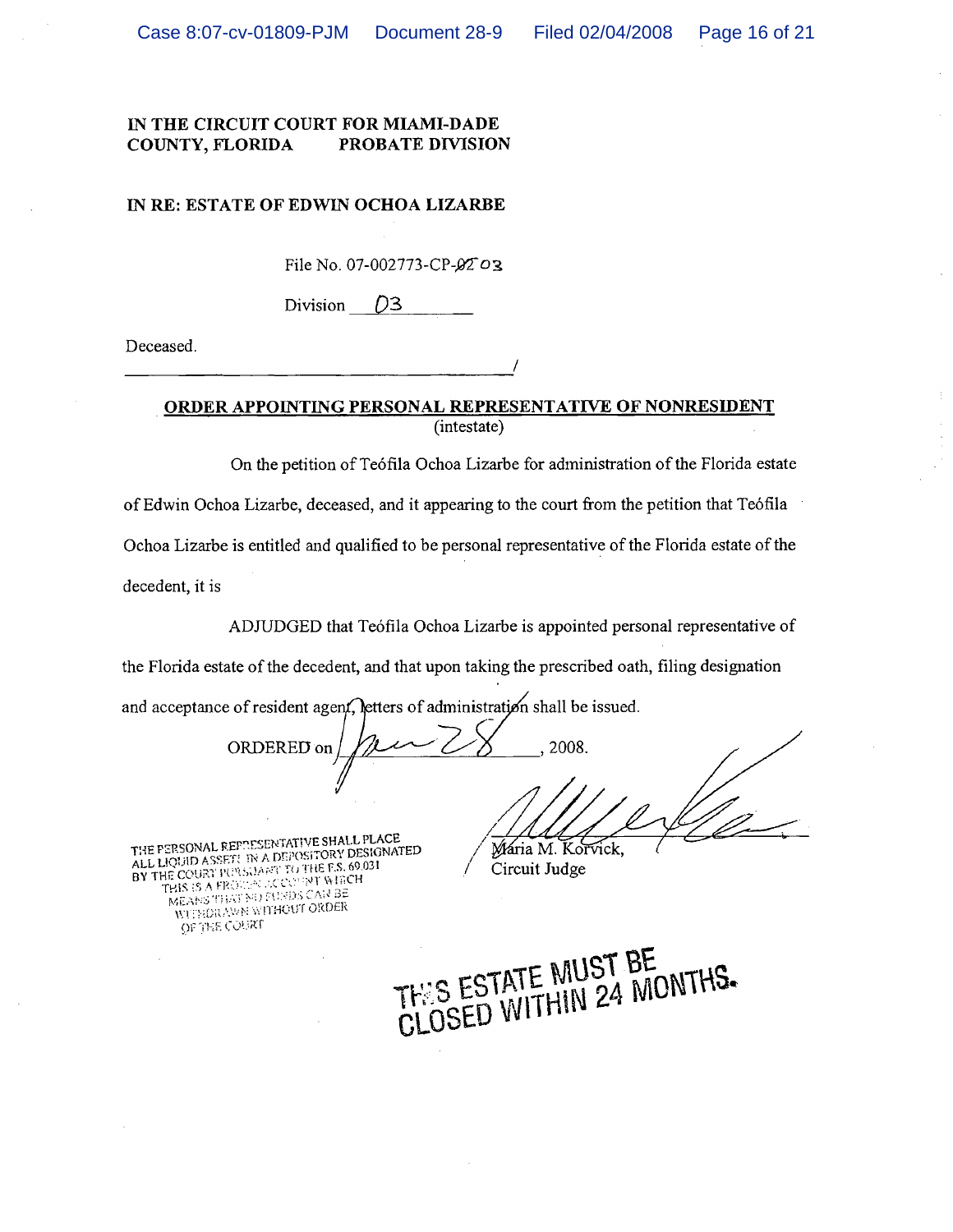#### Page 17 of 21

#### IN THE CIRCUIT COURT FOR MIAMI-DADE COUNTY, FLORIDA **PROBATE DIVISION**

#### IN RE: ESTATE OF EDWIN OCHOA LIZARBE

ATTORNEY OF RECORD SHALL FILE RECEIPT OF ASSETS BY RESTRICTED PEPOSITORY/IES) WITHIN 30 DAYS OF ISSUANCE OF LET JERS.

File No. 07-002773-CP-02

Division

Deceased.

## LETTERS OF ADMINISTRATION

TO WHOM IT MAY CONCERN

WHEREAS, Edwin Ochoa Lizarbe, a resident of Accomarca, Peru, died on or

about August 14, 1985 in Accomarca, Peru, owning assets in the State of Florida; and

WHEREAS, Teófila Ochoa Lizarbe has been appointed personal representative of

the Florida estate of the decedent and has performed all acts prerequisite to issuance of Letters of Administration in the estate,

NOW, THEREFORE, I, the undersigned circuit judge, declare Teófila Ochoa

Lizarbe qualified under the laws of the State of Florida to act as personal representative of the estate of Edwin Ochoa Lizarbe, deceased, with full power to administer the estate according to law; to ask, demand, sue for, recover and receive the property of the decedent; to pay the debts of the decedent as far as the assets of the estate will permit and the law directs; and to make

distribution of the estate according to Taw.

2008 ORDERED on

THE PERSONAL REPRESENTATIVE SHALL PLACE ALL LIQUID ASSETS IN A DEPOSITORY DESIGNATED BY THE COURT PURSUANT TO THE F.S. 69.031 THIS IS A FROZEN ACCOUNT WEICH MEANS THAT NO FUNDS CAN BE WITHDRAWN WITHOUT ORDER OF THE COURT

Maria M. Korvick. Circuit Judge

THIS ESTATE MUST BE CLOSED WITHIN 24 MONTHS

THESE LETTERS DO NOT AUTHORIZE<br>THE SALE, ENCUSISMISCE OR<br>BORROWNO OF ANY ASSETS WITHOUT<br>SPECIAL ORDER OF THE COURT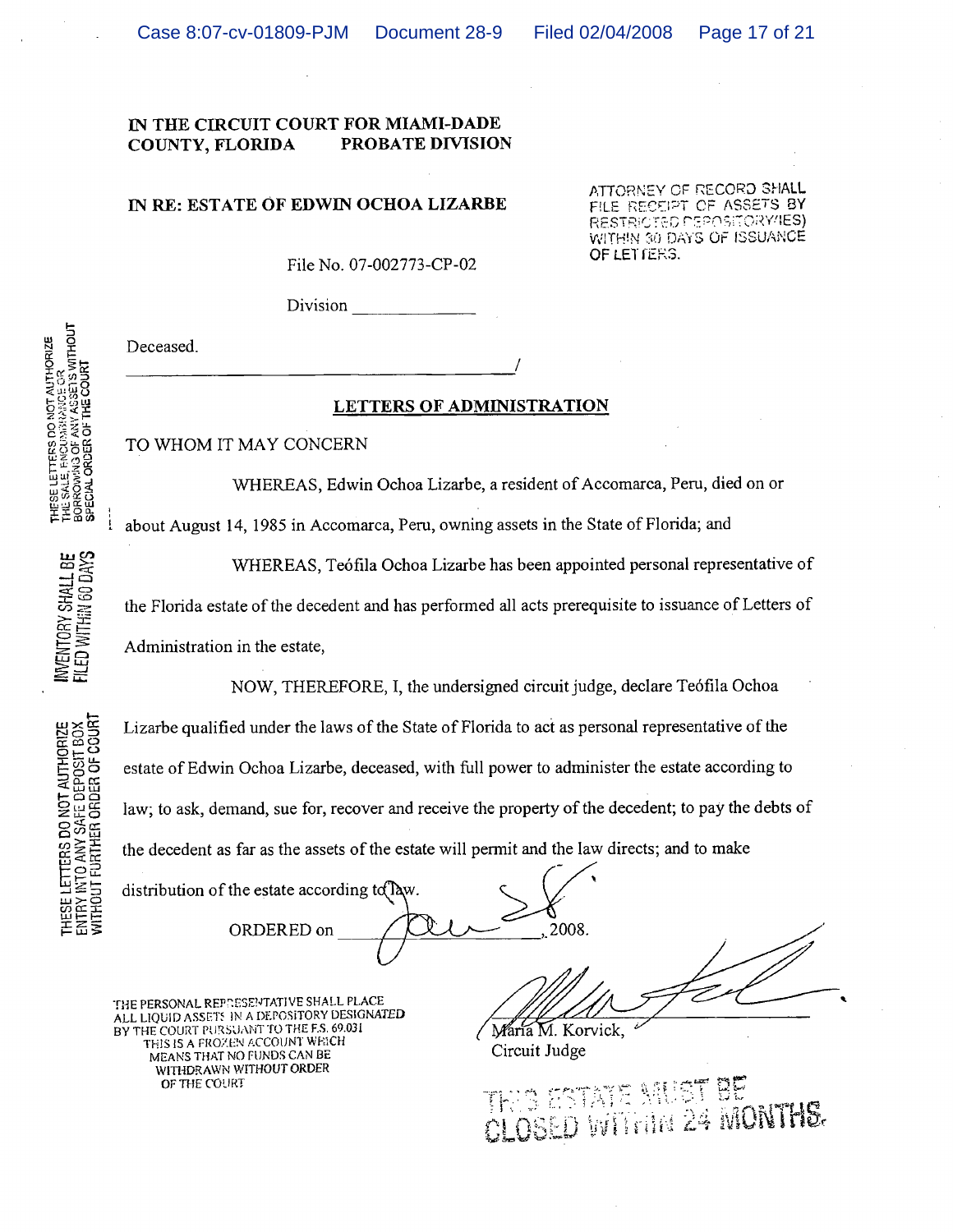## IN RE: ESTATE OF FORTUNATA BALDEÓN **GUTIÉRREZ**

File No. 07-002767-CP-02 03

Division  $0.3$ 

Deceased.

ORDER APPOINTING PERSONAL REPRESENTATIVE OF NONRESIDENT

(intestate)

On the petition of Cirila Pulido Baldeón for administration of the Florida estate of

Fortunata Baldeón Gutiérrez, deceased, and it appearing to the court from the petition that Cirila

Pulido Baldeón is entitled and qualified to be personal representative of the Florida estate of the

decedent, it is

ADJUDGED that Cirila Pulido Baldeón is appointed personal representative of

the Florida estate of the decedent, and that upon taking the prescribed oath, filing designation

and acceptance of resident agent, letters of administration shall be issued.

gu  $z\bar{g}$ 2008. ORDERED on

THE PERSONAL REPRESENTATIVE SHALL PLACE ALL LIQUID ASSETS IN A DEPOSITORY DESIGNATED BY THE COURT PURSUANT TO THE F.S. 69.031 THIS IS A FROZEN ACCOUNT WHICH MEANS THAT NO FUNDS CAN BE WITHDRAWN WITHOUT ORDER OF THE COURT

Korvick. Circuit Judge

THIS ESTATE MUST BE<br>CLOSED WITHIN 24 MONTHS.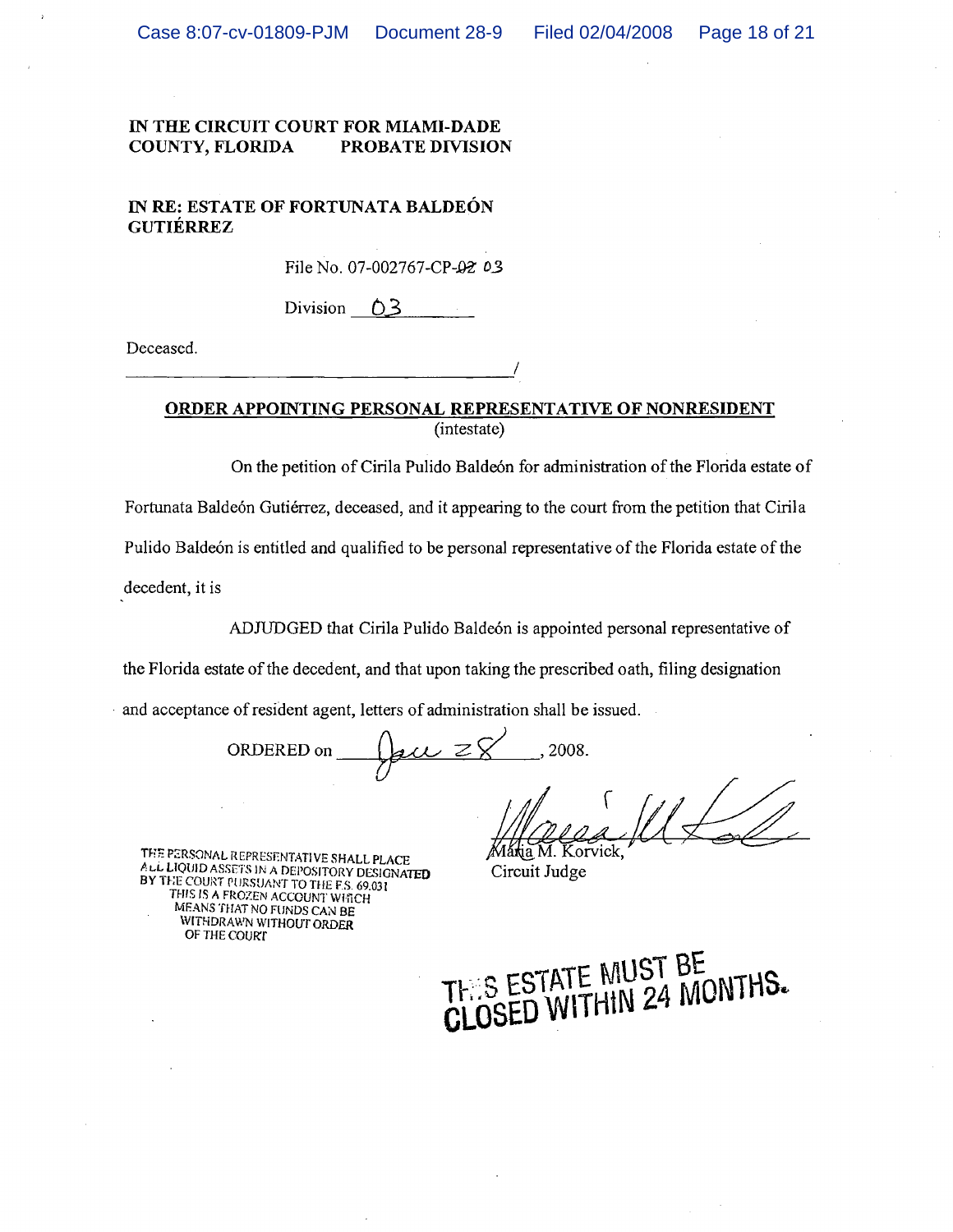ATIOF

FILE O

**RESTRIK** 

OF LETTERS.

Page 19 of 21

 $\approx 5$ Y

**INVENTORY SHALL BE**<br>FILED WITHIN 60 DAYS

THESE LETTERS DO NOT AUTHORIZE<br>ENTRY INTO ANY SAFE DEPOSIT BOX<br>WITHOUT FURTHER ORDER OF COURT

**ANCE OR<br>AGSETS WITHOUT** 

**AUTHORIZE** 

言は、公径8)

WITHIN 30 DAYS OF ISSUANCE

#### IN THE CIRCUIT COURT FOR MIAMI-DADE PROBATE DIVISION COUNTY, FLORIDA

## IN RE: ESTATE OF FORTUNATA BALDEÓN **GUTIÉRREZ**

File No. 07-002767-CP-02

Division

Deceased.

#### LETTERS OF ADMINISTRATION

TO WHOM IT MAY CONCERN

WHEREAS, Cirila Pulido Baldeón for Fortunata Baldeón Gutiérrez, a resident of Accomarca, Peru, died on or about August 14, 1985 in Accomarca, Peru, owning assets in the State of Florida; and

WHEREAS, Cirila Pulido Baldeón has been appointed personal representative of the Florida estate of the decedent and has performed all acts prerequisite to issuance of Letters of Administration in the estate,

NOW, THEREFORE, I, the undersigned circuit judge, declare Cirila Pulido Baldeón qualified under the laws of the State of Florida to act as personal representative of the estate of Fortunata Baldeón Gutiérrez, deceased, with full power to administer the estate according to law; to ask, demand, sue for, recover and receive the property of the decedent; to pay the debts of the decedent as far as the assets of the estate will permit and the law directs; and to make distribution of the estate according to law.

2008. ORDERED on Korvick. María M.

THE PERSONAL REPRESENTATIVE SHALL PLACE ALL LIQUID ASSETS IN A DEPOSITORY DESIGNATE FICUIT Judge BY THE COURT PURSUANT TO THE F.S. 69.031 THIS IS A FROZEN ACCOUNT WHICH MEANS THAT NO FUNDS CAN BE WITHDRAWN WITHOUT ORDER OF THE COURT

THIS ESTATE MUST BE CLOSED WITHIN 24 MONTHS.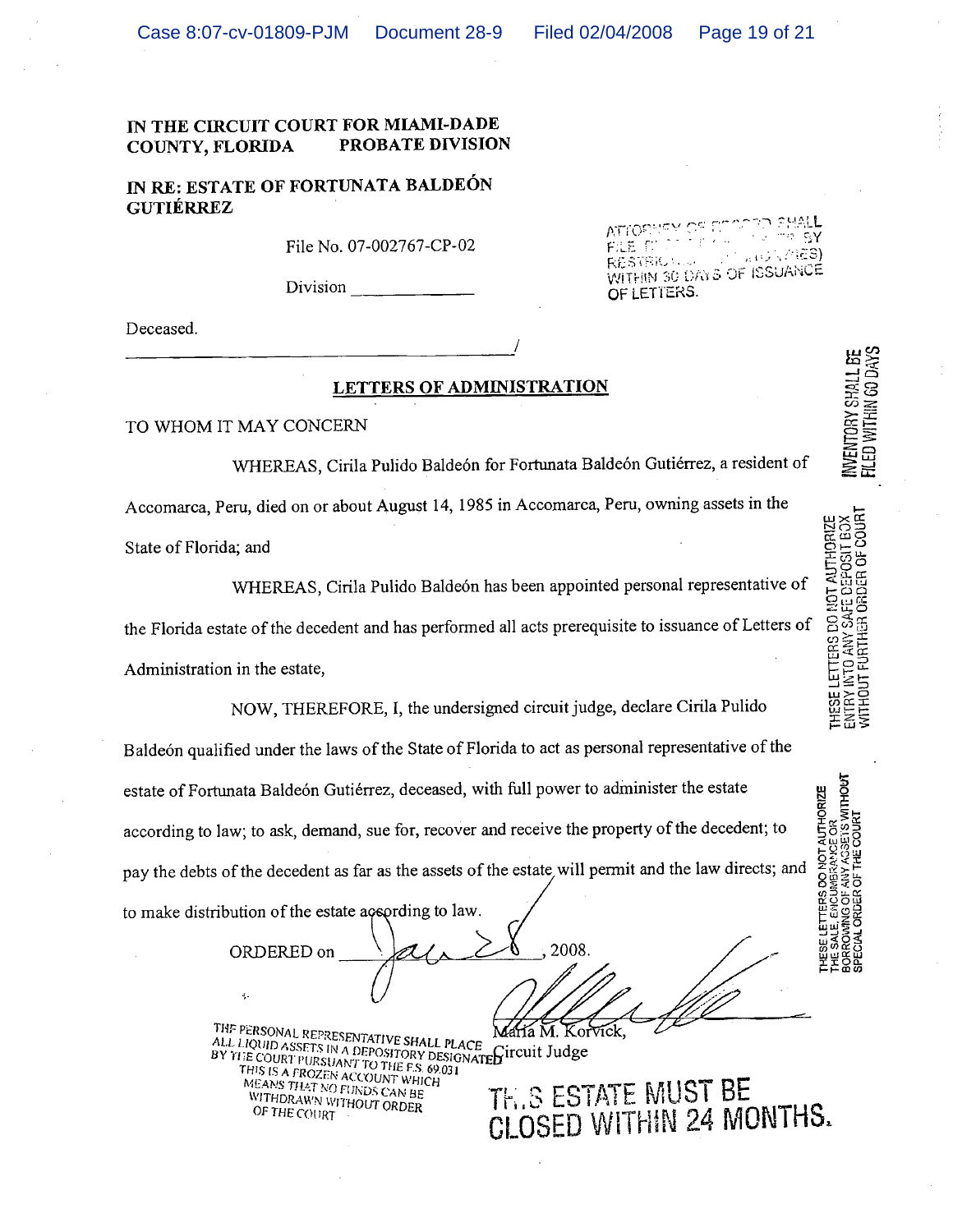## IN RE: ESTATE OF EDGAR PULIDO BALDEÓN

File No. 07-0027766-CP- $92'$  03

D3 Division

Deceased.

## ORDER APPOINTING PERSONAL REPRESENTATIVE OF NONRESIDENT (intestate)

On the petition of Cirila Pulido Baldeón for administration of the Florida estate of Edgar Pulido Baldeón, deceased, and it appearing to the court from the petition that Cirila Pulido Baldeón is entitled and qualified to be personal representative of the Florida estate of the decedent, it is

ADJUDGED that Cirila Pulido Baldeón is appointed personal representative of

the Florida estate of the decedent, and that upon taking the prescribed oath, filing designation

and acceptance of resident agent, letters of administration shall be issued.

ORDERED on 2008. Maria M. Korvick,

Circuit Judge

THE PERSONAL REFRESENTATIVE SHALL PLACE ALL LIQUID ASSETS IN A DEPOSITORY DESIGNATED BY THE COURT PURSUANT TO THE F.S. 69.031 THIS IS A FROZEN ACCOUNT WHICH MEANS THAT NO FUNDS CAN BE THES ESTATE MUST BE CLOSED WITHIN 24 MONTHS. WITHDRAWN WITHOUT ORDER OF THE COURT